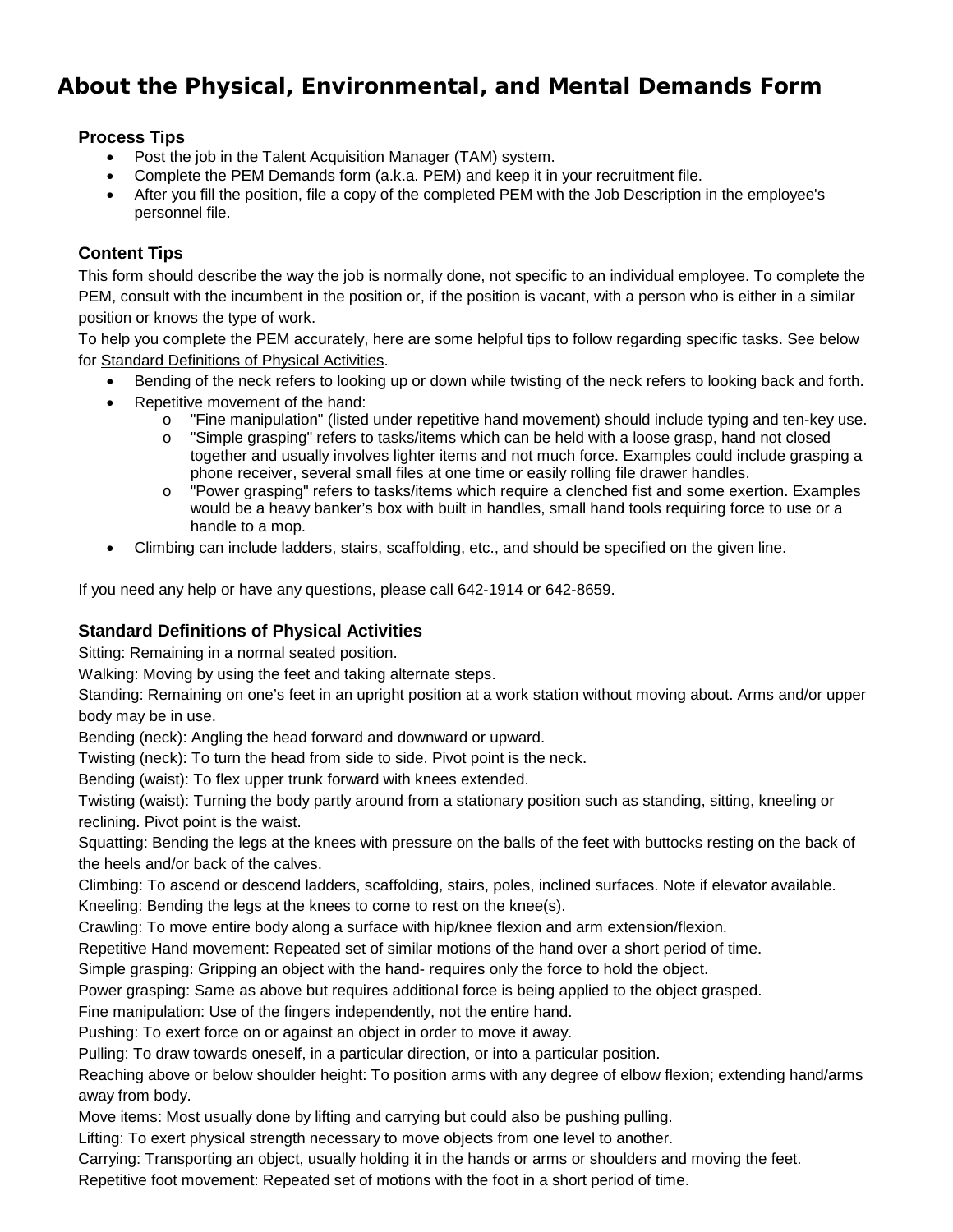# **Physical/Environmental/Mental Demands Form (PEM)**

This form is intended to assist departments in determining the demands of positions and in recognizing any accommodations which may be necessary per the provisions of the Americans with Disabilities Act (ADA) of 1990. Keep a copy of the completed form with the Job Description in the employee's personnel file. For vacant positions, be sure to indicate any outstanding demands or any demands unusual for the classification on the Job Vacancy Listing (JVL). After completing this form, submit it to Human Resources with the JVL.

| Job Title:<br>Department:                                                                                                                                                                                                                                                                              |                                          |                |                   |         |         |  |    |         |         |         |         |
|--------------------------------------------------------------------------------------------------------------------------------------------------------------------------------------------------------------------------------------------------------------------------------------------------------|------------------------------------------|----------------|-------------------|---------|---------|--|----|---------|---------|---------|---------|
| <b>Physical Demands</b>                                                                                                                                                                                                                                                                                | hours at one time<br>total hours per day |                |                   |         |         |  |    |         |         |         |         |
| (without accommodations)                                                                                                                                                                                                                                                                               | 0                                        | $<\frac{1}{2}$ | $\frac{1}{2} - 1$ | $1 - 2$ | $2 - 4$ |  | <1 | $1 - 2$ | $2 - 4$ | $4 - 6$ | $6 - 8$ |
| sitting                                                                                                                                                                                                                                                                                                |                                          |                |                   |         |         |  |    |         |         |         |         |
| walking                                                                                                                                                                                                                                                                                                |                                          |                |                   |         |         |  |    |         |         |         |         |
| standing                                                                                                                                                                                                                                                                                               |                                          |                |                   |         |         |  |    |         |         |         |         |
| bending neck                                                                                                                                                                                                                                                                                           |                                          |                |                   |         |         |  |    |         |         |         |         |
| twisting neck                                                                                                                                                                                                                                                                                          |                                          |                |                   |         |         |  |    |         |         |         |         |
| bending waist (forward or sideways)                                                                                                                                                                                                                                                                    |                                          |                |                   |         |         |  |    |         |         |         |         |
| twisting waist                                                                                                                                                                                                                                                                                         |                                          |                |                   |         |         |  |    |         |         |         |         |
| squatting (crouch or sit on one's heels)                                                                                                                                                                                                                                                               |                                          |                |                   |         |         |  |    |         |         |         |         |
|                                                                                                                                                                                                                                                                                                        |                                          |                |                   |         |         |  |    |         |         |         |         |
| kneeling                                                                                                                                                                                                                                                                                               |                                          |                |                   |         |         |  |    |         |         |         |         |
| crawling                                                                                                                                                                                                                                                                                               |                                          |                |                   |         |         |  |    |         |         |         |         |
| repetitive* movement: Hand                                                                                                                                                                                                                                                                             |                                          |                |                   |         |         |  |    |         |         |         |         |
| Ø simple grasping<br>1 hand<br>both                                                                                                                                                                                                                                                                    |                                          |                |                   |         |         |  |    |         |         |         |         |
| both<br>Ø power grasping<br>1 hand                                                                                                                                                                                                                                                                     |                                          |                |                   |         |         |  |    |         |         |         |         |
| both<br>$\emptyset$ fine manipulation 1 hand                                                                                                                                                                                                                                                           |                                          |                |                   |         |         |  |    |         |         |         |         |
| Ø pushing/pulling<br>1 hand<br>both                                                                                                                                                                                                                                                                    |                                          |                |                   |         |         |  |    |         |         |         |         |
| reach above shoulder height                                                                                                                                                                                                                                                                            |                                          |                |                   |         |         |  |    |         |         |         |         |
| reach below shoulder height                                                                                                                                                                                                                                                                            |                                          |                |                   |         |         |  |    |         |         |         |         |
| move items weighing up to 10 lbs.                                                                                                                                                                                                                                                                      |                                          |                |                   |         |         |  |    |         |         |         |         |
| move items weighing 11-25 lbs.                                                                                                                                                                                                                                                                         |                                          |                |                   |         |         |  |    |         |         |         |         |
| move items weighing 26-50 lbs.                                                                                                                                                                                                                                                                         |                                          |                |                   |         |         |  |    |         |         |         |         |
| move items weighing 51-75 lbs.                                                                                                                                                                                                                                                                         |                                          |                |                   |         |         |  |    |         |         |         |         |
| move items weighing 76-100 lbs.                                                                                                                                                                                                                                                                        |                                          |                |                   |         |         |  |    |         |         |         |         |
| move items weighing over 100 lbs.                                                                                                                                                                                                                                                                      |                                          |                |                   |         |         |  |    |         |         |         |         |
| driving                                                                                                                                                                                                                                                                                                |                                          |                |                   |         |         |  |    |         |         |         |         |
| repetitive* movement: Foot                                                                                                                                                                                                                                                                             |                                          |                |                   |         |         |  |    |         |         |         |         |
| Other_                                                                                                                                                                                                                                                                                                 |                                          |                |                   |         |         |  |    |         |         |         |         |
| *constant for at least 15 minutes                                                                                                                                                                                                                                                                      |                                          |                |                   |         |         |  |    |         |         |         |         |
|                                                                                                                                                                                                                                                                                                        |                                          |                |                   |         |         |  |    |         |         |         |         |
| <b>Environmental Demands (check all that apply)</b>                                                                                                                                                                                                                                                    |                                          |                |                   |         |         |  |    |         |         |         |         |
|                                                                                                                                                                                                                                                                                                        | A. Extreme cold (below $32^{\circ}$ )    |                |                   |         |         |  |    |         |         |         |         |
| B. Extreme heat (above 100 <sup>0</sup> )                                                                                                                                                                                                                                                              |                                          |                |                   |         |         |  |    |         |         |         |         |
| C. Noise (need to shout in order to be heard)<br>source: will be a series of the series of the series of the series of the series of the series of the series of the series of the series of the series of the series of the series of the series of the series of the series o<br>D. Vibration        |                                          |                |                   |         |         |  |    |         |         |         |         |
| source: will be a series of the series of the series of the series of the series of the series of the series of the series of the series of the series of the series of the series of the series of the series of the series o<br>(exposure to oscillating movements of the extremities or whole body) |                                          |                |                   |         |         |  |    |         |         |         |         |
| E. Exposure to dust/gas/fumes/steam/chemicals<br>source: when the contract of the contract of the contract of the contract of the contract of the contract of the contract of the contract of the contract of the contract of the contract of the contract of the contract of t                        |                                          |                |                   |         |         |  |    |         |         |         |         |
| F. Work outdoors (no effective protection from weather)                                                                                                                                                                                                                                                |                                          |                |                   |         |         |  |    |         |         |         |         |
| G. Walking on uneven ground (gravel, rocks, mounds)                                                                                                                                                                                                                                                    |                                          |                |                   |         |         |  |    |         |         |         |         |
| H. Work at heights (such as on scaffolding or ladders)                                                                                                                                                                                                                                                 |                                          |                |                   |         |         |  |    |         |         |         |         |
| II. Working around moving machinery (fork-lifts, tractors, mowers)                                                                                                                                                                                                                                     |                                          |                |                   |         |         |  |    |         |         |         |         |
| J. Protective Equipment Required (respirator, mask, earplugs, gloves, eyewear, etc.) ____________________                                                                                                                                                                                              |                                          |                |                   |         |         |  |    |         |         |         |         |
| K. Potential exposure to infectious diseases                                                                                                                                                                                                                                                           |                                          |                |                   |         |         |  |    |         |         |         |         |
| L. Other __                                                                                                                                                                                                                                                                                            |                                          |                |                   |         |         |  |    |         |         |         |         |
| M. NONE (not substantially exposed to adverse environmental conditions)                                                                                                                                                                                                                                |                                          |                |                   |         |         |  |    |         |         |         |         |